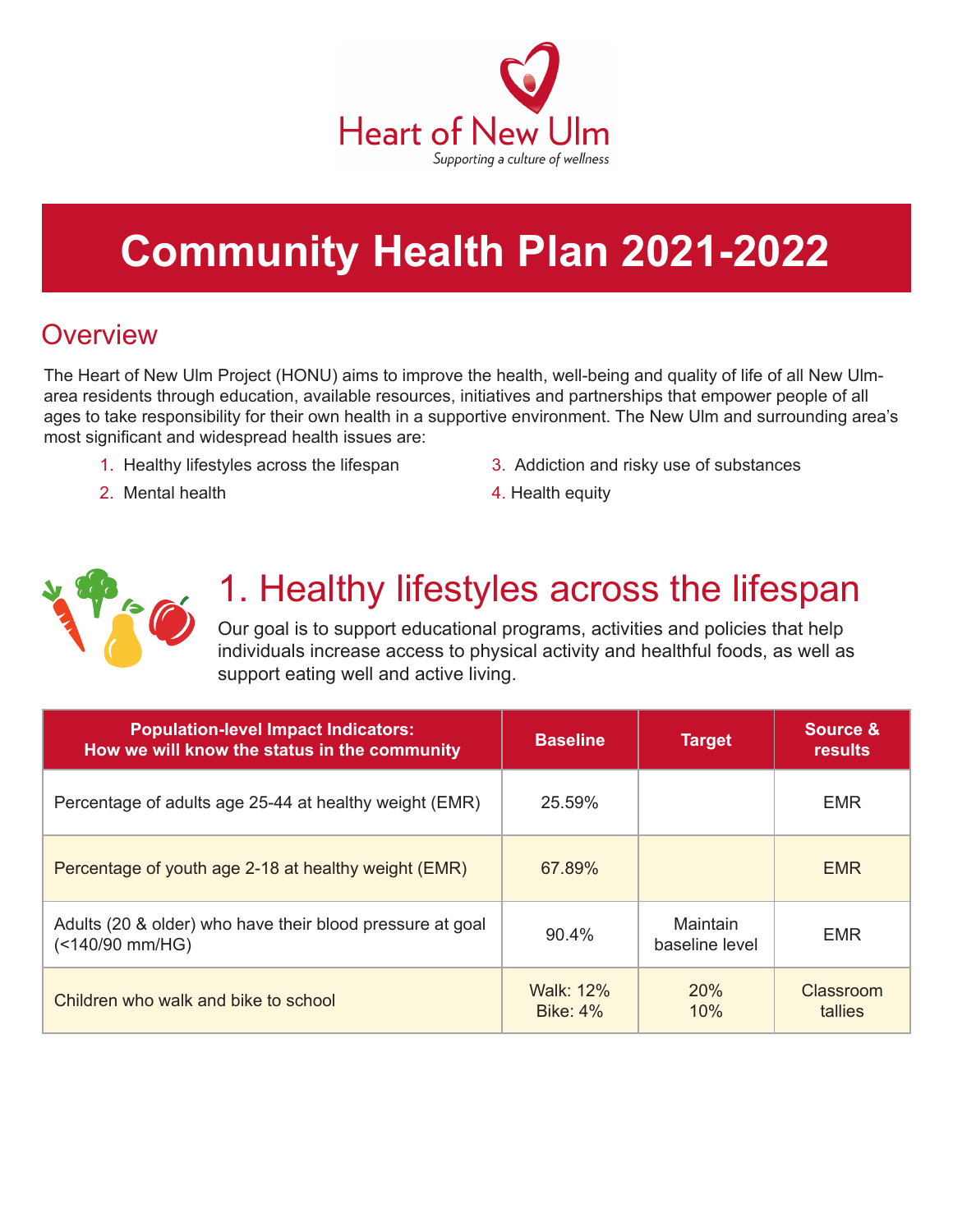### **Community Health Action Plan 2021-2022**

### Healthy lifestyles objectives

**OBJECTIVE #1: Maintain and support the Worksite Wellness Action Team to provide quarterly networking and training opportunities.**

- Provide quarterly workplace wellness trainings.
- Partner with Mental Health and Wellness Action Team to provide resiliency program to local worksites.
- Provide a Poker Walk in partnership with the Ameriprise Financial and the Chamber of Commerce.
- Provide Holiday Trimmings program to worksites and community members.
- Conduct 1 2 community scavenger hunts to promote walking and biking.

**OBJECTIVE #2: Maintain a team that addresses the safety for walking and biking by making improvements to the built environment in New Ulm.**

- Continue to prioritize and implement recommendations contained in the Walkable Livable Communities Report.
	- Work with the city to make Minnesota Street a two-way or pedestrian plaza.
	- Implement a parklet pilot program downtown.
	- Maintain or move up a level in Bicycle Friendly Community Designation.
- Continue to prioritize and implement the objectives contained in the Safe Routes to School Plan.
	- Incorporate a pedestrian crosswalk with signage on South Broadway.
	- Continue to look for community support and funding for a HAWK system on South Broadway.
	- Work with community and city to lower city-owned street speed limits.
	- Pilot a walking school bus program at one of the private schools.
	- Participate in Walk and Bike to School Day national events.
	- Expand adoption of the Walk Bike Fun curriculum.

• Work with the city to weave health throughout the newest edition of the city comprehensive plan.

**OBJECTIVE #3: Maintain and support the Food Environment Action Team to continue improving access, availability and affordability of healthier food choices in a variety of different venues throughout New Ulm.**

- Work with local civic and religious organizations to improve nutritional offerings at their potlucks and events.
- Research and implement a Food RX program; program starting in 2021.
- Work with schools, city and county to adopt and implement healthy concession policies.
- Continue to expand the restaurant recognition program.
- Continue to promote and support the community garden and expand gardening communitywide.
- Continue social media messaging around healthy snacks, no screen time and eating more fruits and veggies through the Wellness the NU Way campaign.
- Work with the food shelf to offer self-selection by their clientele and redesign their food storage and display areas promote healthier options.
- Work with farmers market to create events during open times (i.e., power of produce).
- Promote benefits of local foods.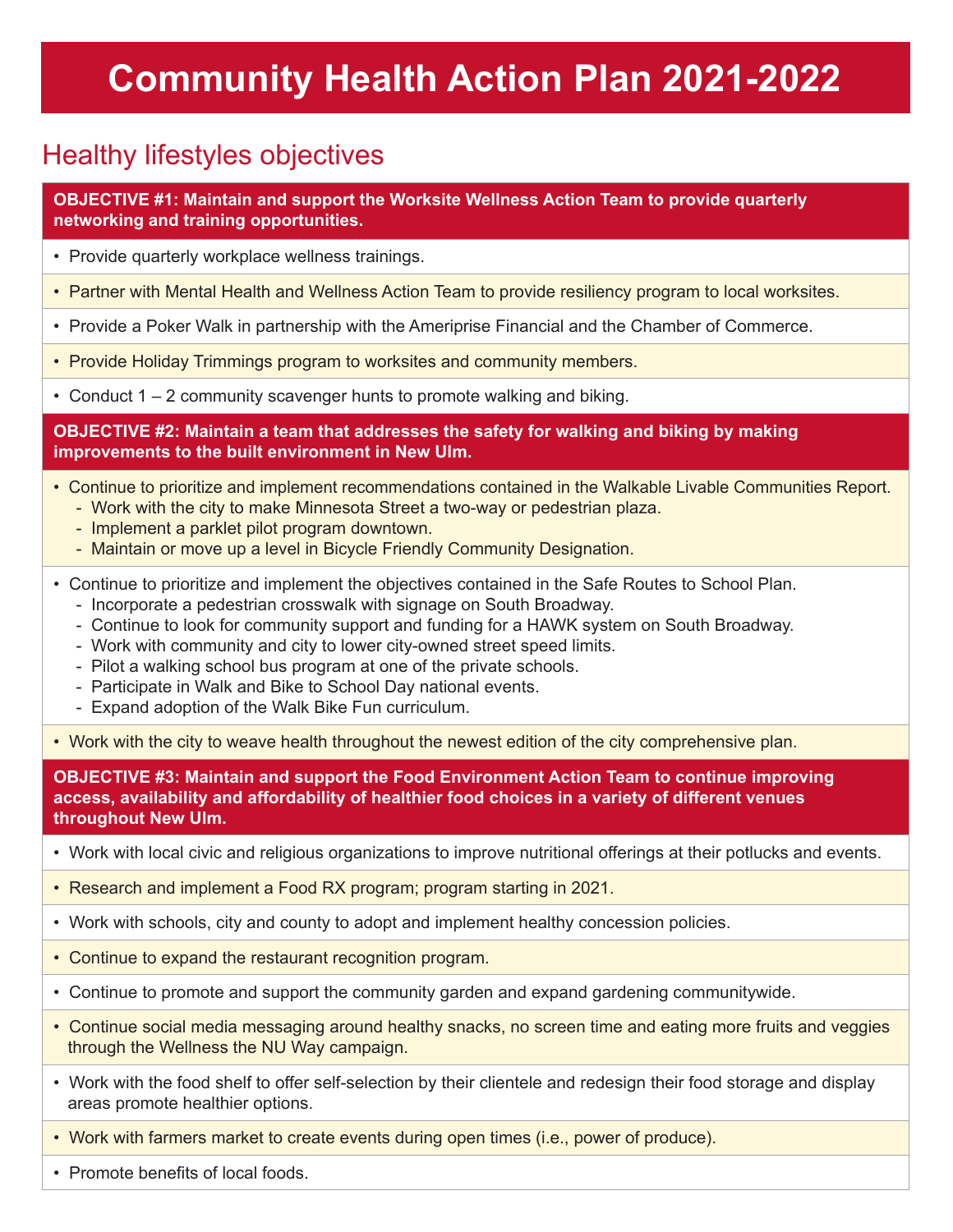### **Community Health Action Plan 2021-2022**



### 2. Mental health

Our goal is to reduce the burden of mental health by reducing stigma, improving early identification, and offering resiliency programming focused on mental health conditions.

| <b>Population-level Impact Indicators:</b><br>How we will know the status in the community | <b>Baseline</b> | <b>Target</b> | Source &<br>results |
|--------------------------------------------------------------------------------------------|-----------------|---------------|---------------------|
| Improve People Project baseline score by 10% (People<br>Project survey)                    |                 |               |                     |
| Number of providers in Brown County and average<br>wait time for appointment               |                 |               |                     |
| Percentage of PHQ2s that trigger the need of a PHQ9 is<br>decreased                        |                 |               |                     |

#### Mental health objectives

**OBJECTIVE #1: Maintain and support the Mental Health and Wellness Action Team to provide educational opportunities that increase awareness and understanding related to mental health.**

- Implement resiliency programming in New Ulm (i.e., People Project).
- Partner with Brown County Public Health to offer ACES training and create an implementation plan.
- Expand the Change to Chill program in the community.
- Offer QPR (Question, Persuade and Refer) trainings.
- Partner with CAST and local assisted living facilities to decrease social isolation.
- Partner with NAMI, NUMC Occupational Health, schools, ECFE, CAST, daycares, food shelf and others to offer educational programs aimed at improving mental health and reducing stigma, especially during awareness months of May and October.
- Partner with Chemical Health Action Team to provide information on the link between drinking, anxiety and depression.

**OBJECTIVE #2: Increase community knowledge around available mental health resources and how to access.**

• Identify and create a mental health resource landing page on HONU website for the county.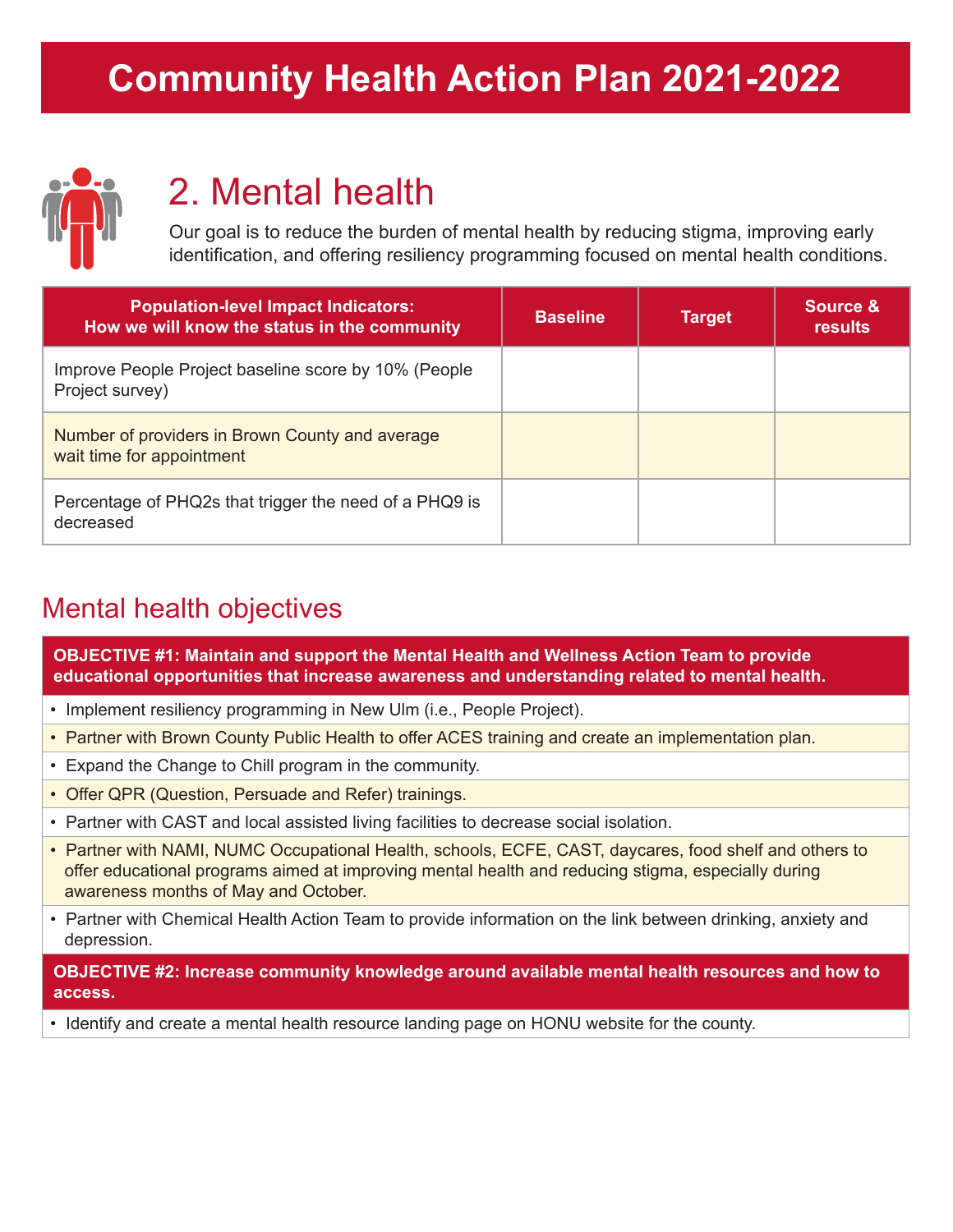### **Community Health Action Plan 2021-2022**



### 3. Addiction and risky use of substances

Our goal is to support educational programs, activities and policies that increase awareness of addiction and misuse of legal substances, and also address the use of illegal substances.

| <b>Population-level Impact Indicators:</b><br>How we will know the status in the community                                                                           | <b>Baseline</b>                                        | <b>Target</b>                                   | Source &<br>results |
|----------------------------------------------------------------------------------------------------------------------------------------------------------------------|--------------------------------------------------------|-------------------------------------------------|---------------------|
| By December 31, 2022, decrease the proportion of 9th<br>and 11 <sup>th</sup> grade students who reported vaping or using an<br>e-cigarette in the last 30 days (MSS) | $9th$ grade $-$<br>20.19%<br>$11th$ grade $-$<br>29.3% | $9th$ grade $-$<br>17%<br>$11th$ grade –<br>25% | <b>MSS</b>          |
| Percentage of binge drinking among adults aged 18<br>years and older                                                                                                 | $23.1\%$                                               | 20%                                             | <b>CDC Places</b>   |
| Percentage of adults who use tobacco daily in the<br>New Ulm area                                                                                                    | $11.2\%$                                               | 10%                                             | <b>EMR</b>          |

#### Addiction and substance use objectives

**OBJECTIVE #1: Partner with SHIP, Park and Recreation Commission, Brown County Public Health, schools, American Lung Association and other interested partners to implement tobacco use prevention policies in Brown County.**

- Work with the Park and Recreation Commission to craft a tobacco-free youth events policy in all city parks in New Ulm.
- Work with worksites to expand the number of worksites with tobacco-free grounds policies.
- Offer resources and educational information aimed at reducing the use of e-cigarettes among youth.

#### **OBJECTIVE #2: Create and maintain a Chemical Health Action Team in the county.**

• Determine strategies the action team will implement throughout the county.

**OBJECTIVE #3: Increase community knowledge around responsible drinking.**

• Research and implement responsible drinking campaign.